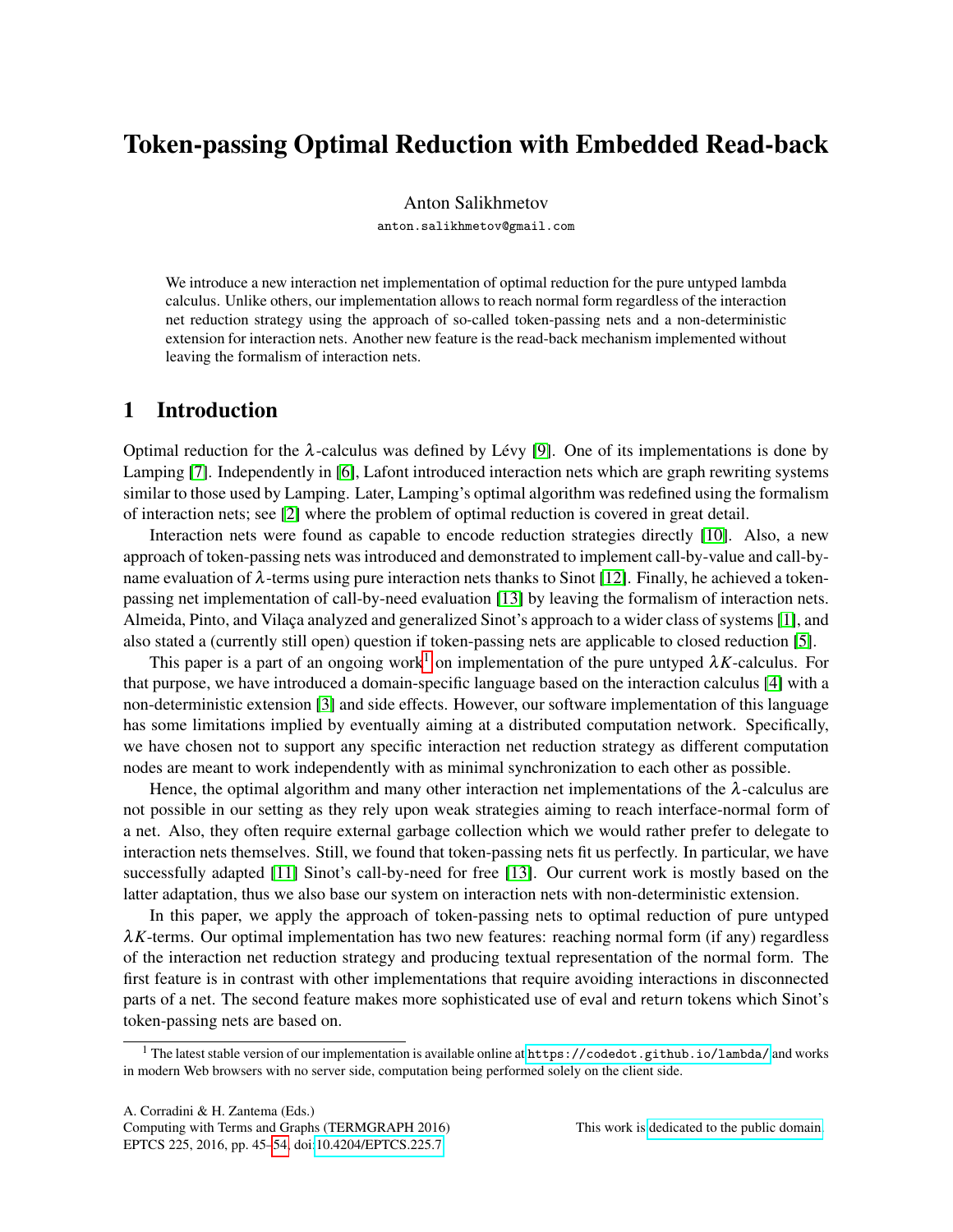

<span id="page-1-0"></span>

### 2 Preliminaries

This section gives a rather informal brief introduction to interaction nets and their textual representation called the interaction calculus [\[4\]](#page-9-10). Also, we will give an overview of our programming language based on the interaction calculus which we use for software experiments with interaction nets.

Interaction nets are graph-like structures consisting of primitives shown in Figure [1.](#page-1-0) *Agents* of type  $\alpha$  can be graphically represented as shown in Figure [1a.](#page-1-0) Agents have *arity* ar( $\alpha$ )  $\geq$  0. If ar( $\alpha$ ) = *n*, the agent  $\alpha$  has *n auxiliary ports*  $x_1, \ldots, x_n$  in addition to its *principal port*  $x_0$ . All agent types belong to a set Σ called *signature*. Any port can be connected to at most one edge and ports not connected to any edge are called *free ports*, the latter ones forming the *interface* of an interaction net. *Wiring* ω on Figure [1b](#page-1-0) consists solely of edges. Inductively defined *trees* on Figure [1c](#page-1-0) correspond to *terms*  $t ::= \alpha(t_1, \ldots, t_n) | x$ in the interaction calculus, where *x* is called a *name*.

Any net *N* can be redrawn using the previously defined wiring and tree primitives as follows:



which in the interaction calculus corresponds to a *configuration*  $\langle t_1, \ldots, t_m | v_1 = w_1, \ldots, v_n = w_n \rangle$ , where  $t_i$ ,  $v_i$ , and  $w_i$  are arbitrary terms. The ordered sequence  $t_1, \ldots, t_m$  in the left-hand side is called an *interface*, while the right-hand side contains an unordered multiset of *equations*  $v_i = w_i$ . The wiring  $\omega$  translates to names, and each name has to occur exactly twice in a configuration.

Just like in the  $\lambda$ -calculus, the interaction calculus has the notions of  $\alpha$ -conversion and substitution naturally defined on configurations. Specifically, both occurrences of any name can be replaced with a new name if the latter does not occur in a given configuration. In turn, *substitution*  $t[x := u]$  is the result of replacing the name *x* in term *t* with another term *u* if *x* has exactly one occurrence in term *t*.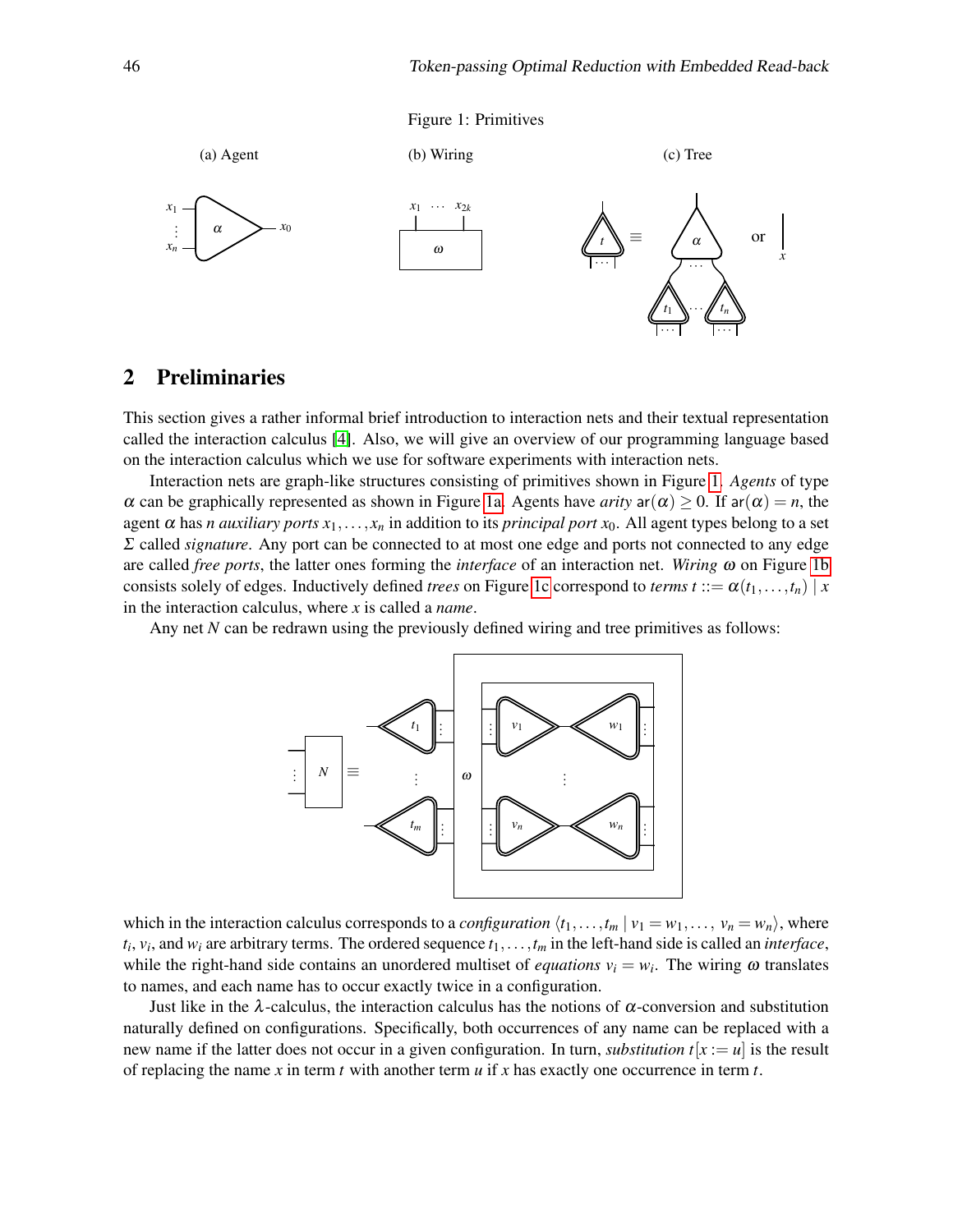When two agents are connected to each other with their principal ports, they form an *active pair*. For active pairs one can introduce *interaction rules* which describe how the active pair rewrites to another net. Graphically, any interaction rule can be represented as follows:



where  $\alpha, \beta \in \Sigma$ , and the net *N* is redrawn using primitives of wirings and trees in order to translate the rule into the interaction calculus as  $\alpha[v_1,\ldots,v_m] \bowtie \beta[w_1,\ldots,w_n]$  using Lafont's notation. A net with no active pairs is said to be in *normal form*. A signature  $\Sigma$  (with mapping ar defined on it) along with a set of interaction rules defined for agents  $\alpha \in \Sigma$  together constitute an *interaction system*.

Now, let us consider an example for the notions introduced above in this section. Figure [2](#page-2-0) shows two interaction rules for commonly used agents  $\varepsilon$  and  $\delta$  and a simple interaction net to which these interaction rules are applied. Using Lafont's notation, the erasing rule from Figure [2a](#page-2-0) is written as  $\varepsilon \bowtie \alpha[\varepsilon, \dots, \varepsilon]$ , while the duplication rule given in Figure [2b](#page-2-0) can be represented as follows:

$$
\delta[\alpha(x_1,\ldots,x_n),\alpha(y_1,\ldots,y_n)] \bowtie \alpha[\delta(x_1,y_1),\ldots,\delta(x_n,y_n)].
$$

Figure [2c](#page-2-0) provides an example of a non-terminating net which reduces to itself. In terms of the interaction calculus, one can write this net as a configuration  $\langle \emptyset | \delta(\varepsilon, x) = \gamma(x, \varepsilon) \rangle$  with no interface.

The interaction calculus defines reduction on configurations in more details than seen from graph rewriting defined on interaction nets. Namely, if  $\alpha[v_1,\ldots,v_m] \bowtie \beta[w_1,\ldots,w_n]$ , the following reduction:

$$
\langle \vec{t} \mid \alpha(t_1,\ldots,t_m)=\beta(u_1,\ldots,u_n), \Delta\rangle \rightarrow \langle \vec{t} \mid t_1=v_1,\ldots,t_m=v_m, u_1=w_1,\ldots,u_n=w_n, \Delta\rangle
$$

is called *interaction*. When one of equations has the form of  $x = u$ , *indirection* can be applied resulting in substitution of the other occurrence of the name *x* in some term *t*:

<span id="page-2-0"></span>
$$
\langle \ldots t \ldots | x = u, \Delta \rangle \to \langle \ldots t [x := u] \ldots | \Delta \rangle \quad \text{or} \quad \langle \vec{t} | x = u, t = w, \Delta \rangle \to \langle \vec{t} | t [x := u] = w, \Delta \rangle.
$$

Figure 2: Example

(a) Erasing

(b) Duplication

(c) Non-termination

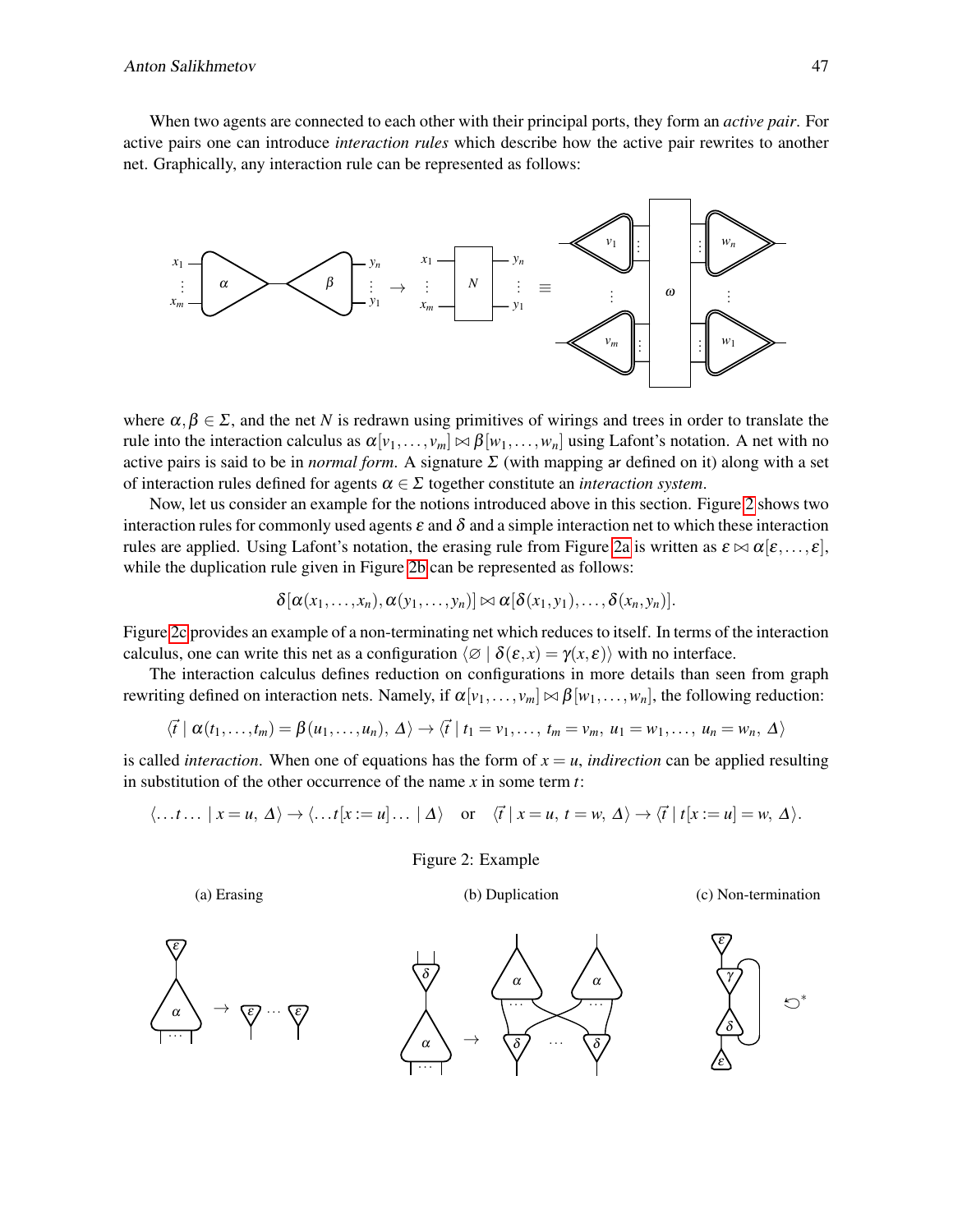An equation  $t = x$  is called a *deadlock* if the name x has occurrence in the term t. We only consider deadlock-free nets. Together, interaction and indirection define the reduction relation on configurations. The fact that configuration *c* reduces to its *normal form c'* with no equations left is denoted as  $c \downarrow c'$ .

Coming back to the example of a non-terminating net shown in Figure [2c,](#page-2-0) the infinite reduction sequence starting from the corresponding configuration in the interaction calculus is as follows:

$$
\langle \varnothing | \delta(\varepsilon, x) = \gamma(x, \varepsilon) \rangle \to
$$
  
\n
$$
\langle \varnothing | \varepsilon = \gamma(x_1, x_2), x = \gamma(y_1, y_2), x = \delta(x_1, y_1), \varepsilon = \delta(x_2, y_2) \rangle \to^*
$$
  
\n
$$
\langle \varnothing | x_1 = \varepsilon, x_2 = \varepsilon, x = \gamma(y_1, y_2), x = \delta(x_1, y_1), x_2 = \varepsilon, y_2 = \varepsilon \rangle \to^*
$$
  
\n
$$
\langle \varnothing | \delta(\varepsilon, x) = \gamma(x, \varepsilon) \rangle \to \dots
$$

In our DSL<sup>[2](#page-3-0)</sup> which is similar to the UNIX utilities yacc(1)/lex(1) by structure and lexically close to LaTeX representation for the interaction calculus, the example net can be specified as follows:

```
\epsilon {
```

```
console.log("epsilon >< delta");
} \delta[\epsilon, \epsilon];
```

```
\epsilon {
```

```
console.log("epsilon >< gamma");
} \gamma[\epsilon, \epsilon];
```

```
\delta(x, y), \gamma(x, w)] {
       console.log("delta >< gamma");
\qquad \gamma[\delta(x, v), \delta(y, w)];
```
#### \$\$

```
\delta(\epsilon, x) = \gamma(x, \epsilon);
```
Note that our programming language allows side effects written in imperative style, thus enabling execution of arbitrary code, including input/output as well as conditional multiple rules for a given pair  $\alpha_i \bowtie \beta_i$  depending on *i* and *j*, while manipulating *i* and *j* as arbitrary data attached to agents.

Our implementation of this language does not rely on any external garbage collection as it does not distinguish disconnected subnets. The latter is due to lack of interface as we specify a net by a multiset of equations only. In order to still represent a net with a non-empty interface, one needs to modify the net, for instance, by attaching agents with zero arity to all of its free ports.

An interaction system's signature and arities of agents are derived automatically at compile time based on input interaction rules and initial configuration. The interaction rules along with their side effects are compiled in advance before starting reduction of a net, the compiler preparing a table for a fast  $O(1)$  rule search at run time. After that, the initial configuration is pushed into a FIFO queue which is then processed by evaluator until no more equations left.

Finally, implementation of our DSL includes non-deterministic extension for interaction nets in the same form as described in Section [3,](#page-4-0) namely using McCarthy's amb agent which allows to simulate agents with multiple principal ports such as the sharing agent *s* used by Sinot in [\[13\]](#page-9-7).

<span id="page-3-0"></span> $2$  Our programming language is provided with a Node.js package called JavaScript Engine for Interaction Nets which is available at <https://www.npmjs.com/package/inet-lib> in the NPM repository.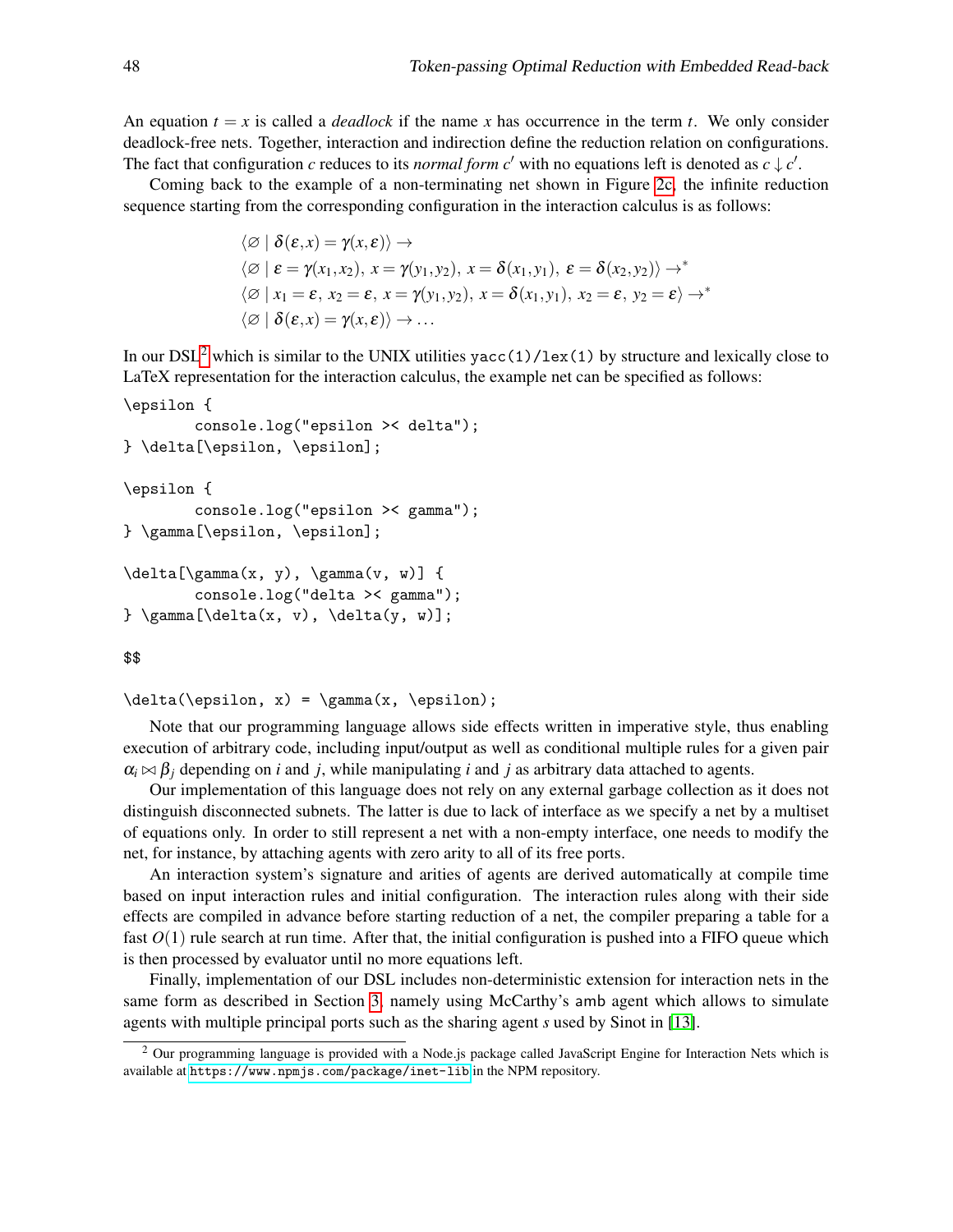# <span id="page-4-0"></span>3 Non-deterministic extension

We work in the interaction calculus [\[4\]](#page-9-10) extended with a nondeterministic agent amb [\[3\]](#page-9-11). This agent will be required in the waiting construct which is described in Section [5.](#page-5-0) Specifically, it is used to handle non-deterministic nature of deciding whether a given sub-term of an encoded λ*K*-term is to be reduced and erased. The context where we need the amb agent is similar to where multiple principal ports were necessary for token-passing net implementation of call-byneed evaluation by Sinot.

We represent this agent in a more conservative fashion than it was suggested in the original paper [\[3\]](#page-9-11). Specifically, we prepend the list of auxiliary ports of amb with its extra principal port and introduce the following conversion:

$$
\langle \vec{t} \mid t = \mathsf{amb}(u, v, w), \Delta \rangle = \langle \vec{t} \mid u = \mathsf{amb}(t, v, w), \Delta \rangle.
$$

We assume that any interaction system's signature  $\Sigma$  is implicitly extended by amb with  $ar(amb) = 3$ , while its set of rules is implicitly extended with

$$
\forall \alpha \in \Sigma : \alpha[\vec{x}] \bowtie \mathsf{amb}[y, \alpha(\vec{x}), y].
$$

Figure [3](#page-4-1) gives a graphical representation of amb.

# 4 Optimal reduction

The pure interaction net implementation of optimal reduction upon which we base our interaction system is the main one used through most of the book by Asperti and Guerrini [\[2,](#page-9-4) pp. 39–40]. In that system, all agents have box level numbers attached to them. From the viewpoint of the interaction calculus, this fact results in an interaction system with an infinite signature and an infinite set of interaction rules. Specifically, its signature can be defined as follows:

$$
\Sigma_O = \{\varepsilon\} \cup \{\lambda_i, \varpi_i, \delta_i, \varpi_i, \sqcup_i | i \in \mathbb{N}\},\
$$

with  $ar(\mathcal{E}) = 0$ ,  $ar(\overline{m_i}) = ar(\overline{L_i}) = 1$ , and  $ar(\lambda_i) = ar(\overline{\omega_i}) = ar(\delta_i) = 2$ . In Section [7](#page-7-0) where we define the embedded read-back mechanism, we will extend the signature with agents that have  $\lambda$ -terms and contexts attached rather than natural numbers.

The set of interaction rules consists of two groups. The first group includes *annihilation* rules:

$$
\begin{aligned}\n\widehat{\mathbb{m}}_i[x] &\approx \widehat{\mathbb{m}}_i[x]; \\
\sqcup_i [x] &\approx \sqcup_i [x]; \\
\lambda_i [x, y] &\approx \mathcal{Q}_i [x, y]; \\
\delta_i [x, y] &\approx \delta_i [x, y].\n\end{aligned}
$$

<span id="page-4-1"></span>Figure 3: Non-deterministic agent

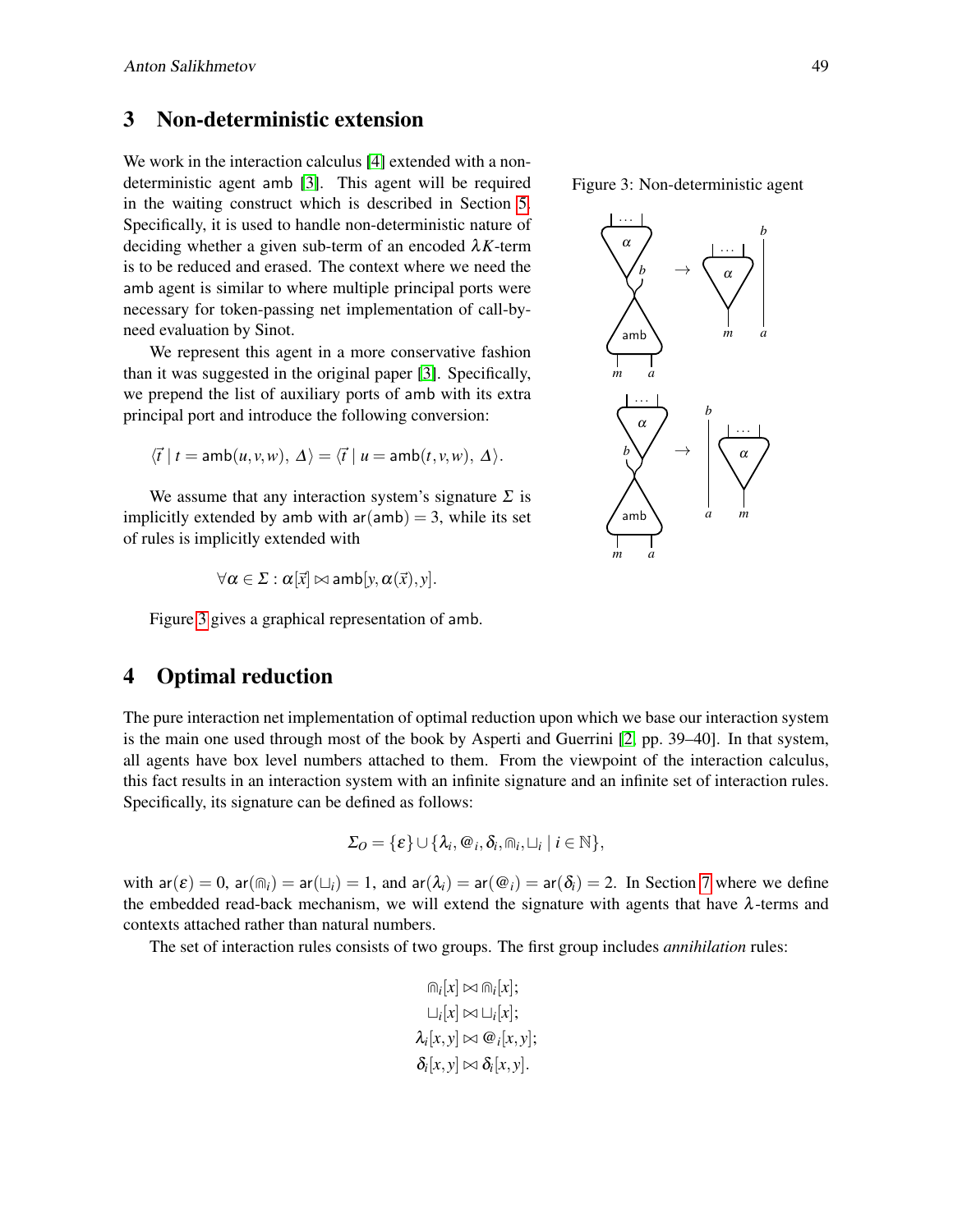The second group contains the following *propagation* rules, where  $\alpha_j \in \Sigma_O$  and  $i < j$ :

$$
\bigcap_i [\alpha_{j-1}(x_1,\ldots,x_n)] \bowtie \alpha_j[\bigcap_i (x_1),\ldots,\bigcap_i (x_n)];
$$
  
\n
$$
\sqcup_i [\alpha_{j+1}(x_1,\ldots,x_n)] \bowtie \alpha_j[\sqcup_i (x_1),\ldots,\sqcup_i (x_n)];
$$
  
\n
$$
\delta_i[\alpha_j(x_1,\ldots,x_n),\alpha_j(y_1,\ldots,y_n)] \bowtie \alpha_j[\delta_i(x_1,y_1),\ldots,\delta_i(x_n,y_n)].
$$

The initial encoding of  $\lambda$ -terms we base our work on is the one given in [\[2,](#page-9-4) pp. 41–42], although other compatible versions can also be used as described in [\[2,](#page-9-4) Chapter 8]. We preserve both original interaction rules and original initial encoding with exceptions for the  $\beta$ -reduction  $\lambda_i \bowtie \mathcal{Q}_i$  rule modified and free variables allowed in a given  $\lambda$ -term. The former modification is to be covered in Section [5](#page-5-0) about the waiting construct, and the latter feature will be a part of the read-back mechanism embedded into our interaction system described in Section [7.](#page-7-0) Together, they will constitute our token-passing net implementation of optimal reduction.

In order to make it easier to work with the interaction calculus below, we will denote the (graphical) encoding  $[M]$  of a given  $\lambda$ -term M as (textual) configuration  $\langle x | [M, x] \rangle$ , where x is a name for the only free port in its interface, and  $[M, x]$  is a multiset of equations that correspond to the initial encoding  $[M]$ .

#### <span id="page-5-0"></span>5 Waiting construct

Our main modification to the optimal algorithm on the way to its token-passing net version is to replace the  $\beta$ -reduction rule  $\omega_i[x, y] \bowtie \lambda_i[x, y]$  with

$$
{} @i[x, y] \bowtie \lambda_i[wait(z, hold(z, x)), y],
$$

extending the original signature  $\Sigma<sub>O</sub>$  with a set of agents used to represent what we call the *waiting construct*:

$$
\Sigma_W = \Sigma_O \cup \{\text{wait}, \text{hold}, \text{decide}, \text{eval}, \text{call}\},
$$

with  $ar(wait) = ar(hold) = ar(decide) = 2$ ,  $ar(eval) = 1$ , and  $ar(call) = 0$ . Figure [4](#page-5-1) provides graphical representation of the modified  $\beta$ -reduction rule. Note the waiting construct appear-

ing between variable *b* and argument *d* is similar to the ! agent used by Mackie in [\[10\]](#page-9-5) to cut edges corresponding to active pairs.

The waiting construct propagates through the body of every abstraction after substitution, blocking possibly unnecessary  $\beta$ -redexes until they are called. This mechanism consists of several additional interaction rules we define through the rest of this section. Since the process of deciding whether a given redex is needed has non-deterministic nature, it is the waiting construct that requires non-deterministic extension for interaction nets we discussed earlier. In particular, interaction between a fan-in agent (denoted below as  $\delta_i$ ) and wait results in creation of an ambiguous decide agent with two principal ports, the latter one being simulated using amb as shown in Figure [5.](#page-6-0)

Figure [6](#page-6-0) illustrates the  $\mathcal{Q}_i \bowtie$  wait rule. Note that rather than just passing through application, the waiting construct initiates another waiting construct on the way to the root of application. Otherwise, an  $\varepsilon$  agent that performs garbage collection from the root of application might be unable to reach either of application's sides. That, in turn, could lead to a disconnected net, which would become blocked non-interacting garbage. We avoid that thanks to the structure of our  $\mathcal{Q}_i \bowtie$  wait rule.



<span id="page-5-1"></span>Figure 4: Waiting construct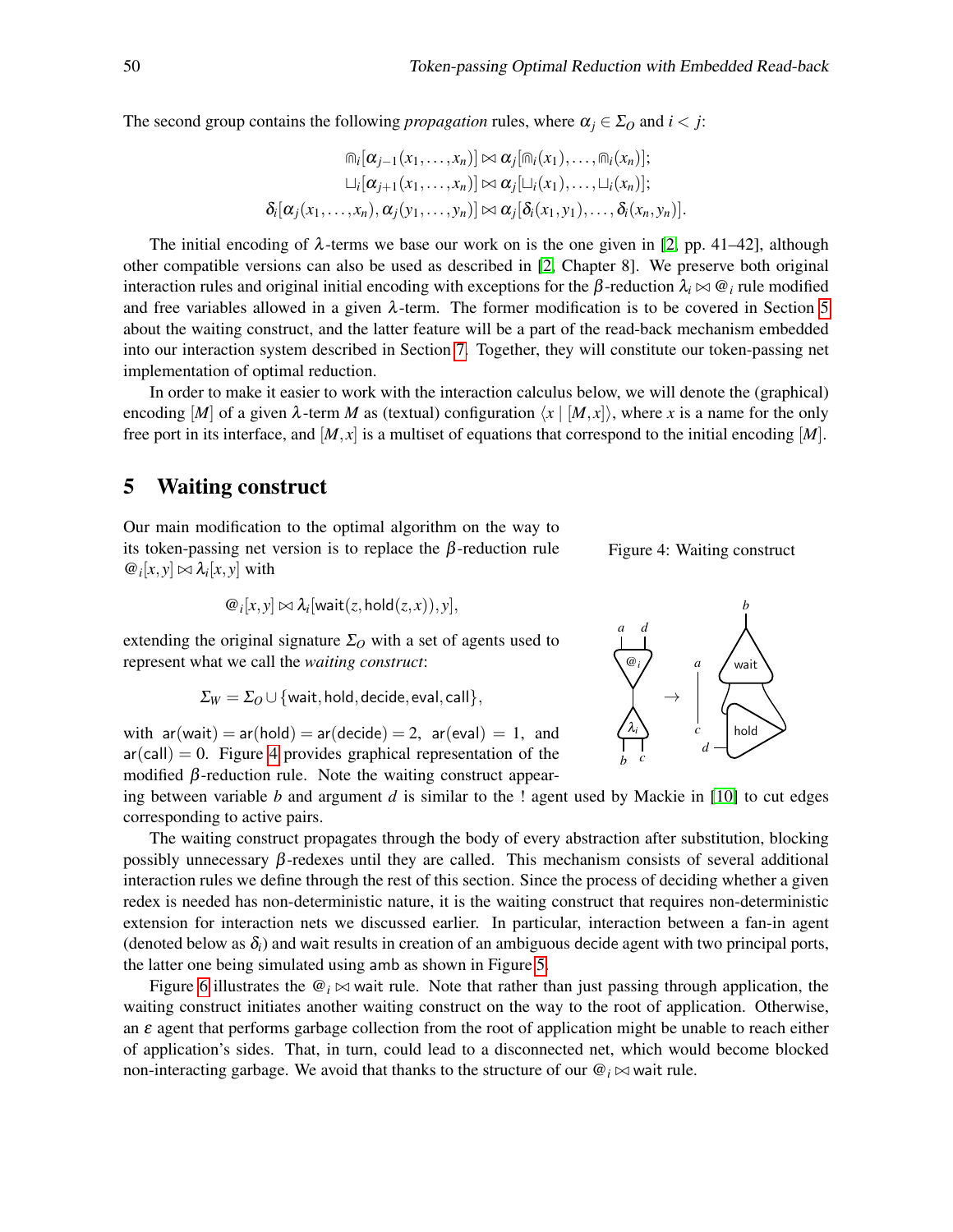<span id="page-6-0"></span>Figure 5: Propagation through fan-in

Figure 6: Propagation through application



Unblocking evaluation happens through wait  $\bowtie$  eval interaction which is implemented in a fashion similar to how evaluation strategies are encoded in Mackie's paper [\[10\]](#page-9-5). Although, the corresponding interaction rules are different due to the simulation of multiple principal ports:



The rest of propagation and garbage collection interaction rules are more or less straightforward, so we use Lafont's notation instead to put them all together:

$$
\mathrm{eval}[\lambda_i(x,y)] \bowtie \lambda_i[x,\mathrm{eval}(y)];
$$
\n
$$
\mathrm{eval}[\delta_i(x,y)] \bowtie \delta_i[x,y];
$$
\n
$$
\mathrm{eval}[x] \bowtie \mathrm{wait}[\mathrm{eval}(x),\mathrm{call}];
$$
\n
$$
\mathrm{call} \bowtie \mathrm{hold}[x,\mathrm{eval}(x)],\mathrm{call}];
$$
\n
$$
\delta_i[\mathrm{wait}(x,\mathrm{amb}(y,\mathrm{decide}(z,v),v)),\mathrm{wait}(w,y)] \bowtie \mathrm{wait}[\delta_i(x,w),z];
$$
\n
$$
\mathrm{call} \bowtie \mathrm{decide}[\mathrm{call},\varepsilon];
$$
\n
$$
\varepsilon \bowtie \mathrm{decide}[x,x];
$$
\n
$$
\text{@}_i[x,\mathrm{wait}(y,\mathrm{hold}(\text{@}_i(x,y),\mathrm{wait}(v,w)))] \bowtie \mathrm{wait}[v,w];
$$
\n
$$
\text{@}_i[\mathrm{wait}(x,y)] \bowtie \mathrm{wait}[\text{@}_i(x),y];
$$
\n
$$
\sqcup_i[\mathrm{wait}(x,y)] \bowtie \mathrm{wait}[\sqcup_i(x),y].
$$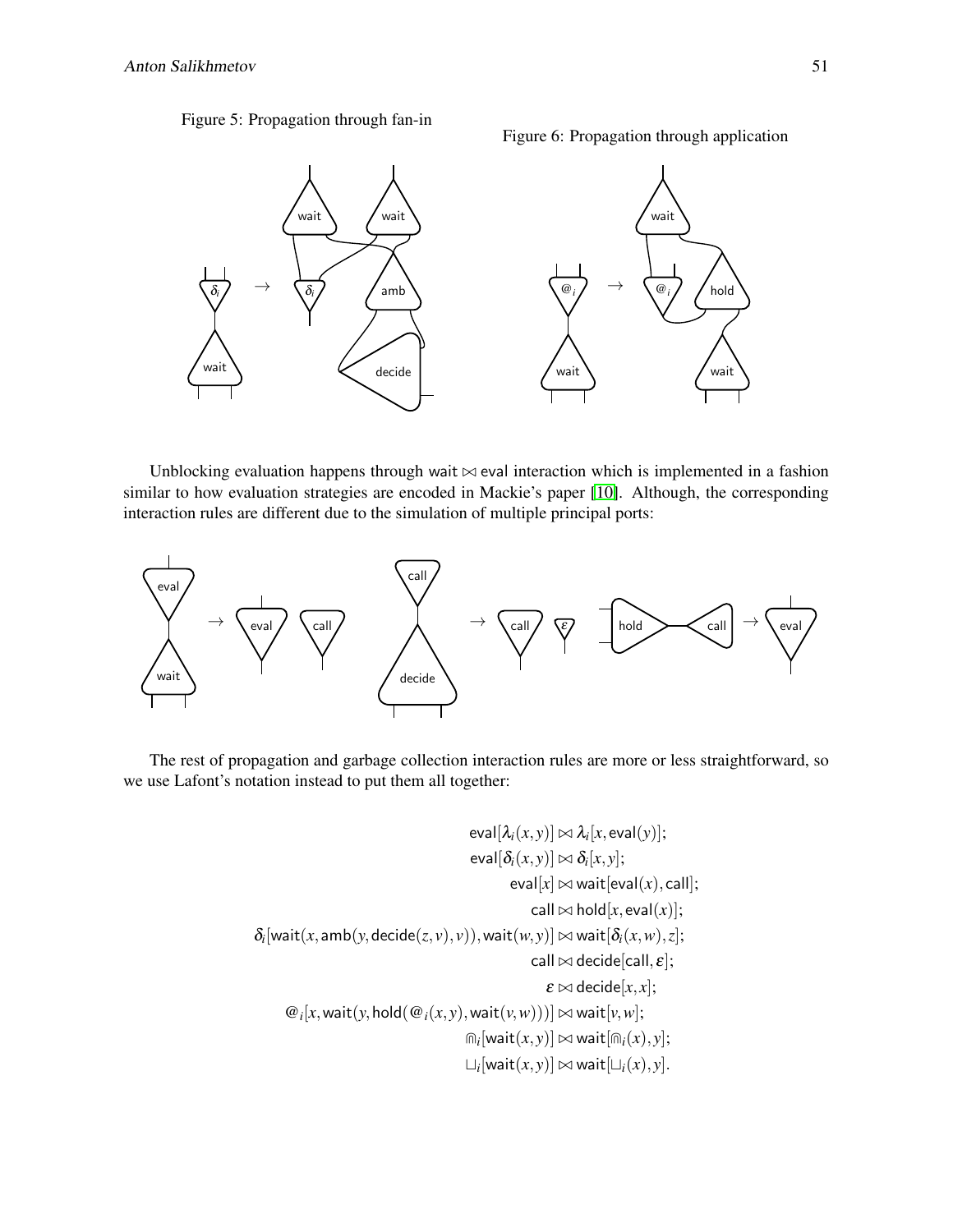#### 6 Remarks on efficiency

Note that our solution is of proof-of-concept nature, and currently we do not directly aim at efficiency. Still, our approach preserves some parallelism of Lamping's optimal algorithm, as there are potentially multiple eval agents operating simultaneously throughout the interaction net. This is in contrast to the original token-passing net implementations [\[12,](#page-9-6) [13\]](#page-9-7).

Our main concern was the capability of our system to handle corner cases for closed reduction [\[5\]](#page-9-9) and to reach the normal form of essentially  $\lambda K$ -terms. During development and testing, some of the example terms we used were  $(λ f x.Kxf)Ω$ ,  $ω(ω(ω(λ f x.f (f x))))$  where  $ω = λx.x$ , and  $(λx.M)(YI)$  where  $x \notin FV(M)$  with various combinations of terms *M* and fixed point combinators *Y*.

As our main test case, we used a complex  $\lambda K$ -term representing arithmetical expression  $3^3 - (2+2)!$ with Church numerals and factorial defined via Turing's fixed point combinator. The chosen  $\lambda$ -term was meant to cover most of the corner cases, and it also allowed us to collect comprehensive benchmarks. For this test case, the total number of interactions was 2652687 out of which 2621262 are related to oracle nodes. The number of interactions related to the waiting construct was 1182981 out of which 1159057 interactions were against oracle nodes. In other words, the waiting construct occupied less than half of interactions, and the vast majority of its overhead is due to unoptimized oracle representation.

As shown in Section [5,](#page-5-0) the waiting construct propagates through the whole body of every abstraction applied to an argument. If the waiting construct were modified to interact with oracle nodes in a more sophisticated way than just propagating through them, it could result in a run-time optimizer for oracle nodes and might possibly solve a long-standing issue about inefficiency of optimal reduction [\[8\]](#page-9-13).

#### <span id="page-7-0"></span>7 Read-back

The process of decoding the normal form of an interaction net into the corresponding  $\lambda$ -term is called read-back. Usually, read-back is described in prose, and only facilities external with respect to interaction nets are available. Here we embed the read-back mechanism into interaction nets themselves. Essentially, we dissolve application and abstraction agents into textual representation of the corresponding λ-term.

Through the rest of this section we will use the following notations: we denote the set of all  $\lambda K$ -terms as  $\Lambda$ , and  $C$ <sup>[</sup> ] means a context, i. e. a  $\lambda$ -term with one hole, while  $C[M]$  is the result of placing M in the hole of the context  $C[-]$ .

In order to add the read-back mechanism to our interaction system, we further extend its signature:

$$
\Sigma = \Sigma_W \cup \{\top\} \cup \{a_M \mid M \in \Lambda\} \cup \{r_{C[\ ]} \mid C[\ ] \text{ is a context}\},\
$$

with  $ar(a_M) = 0$  and  $ar(r_{C[-]}) = ar(T) = 1$ , the *atom* agent  $a_M$  encoding the textual representation of a  $\lambda$ -term *M* and the *read* agent  $r_{C}$ <sub>[ ]</sub> performing read-back in the context of  $C$ [ ]. In particular, agents  $a_M$ make it possible to represent free variables in a given  $\lambda$ -term being encoded into interaction nets. Note that our  $\Sigma \setminus \Sigma_W$  extension is infinite as there has to be an agent for every  $\lambda$ -term and every context.

Let us recall that the original encoding in [\[2,](#page-9-4) pp. 41-42] assumes no free variables in a  $\lambda$ -term being mapped into its initial encoding. In order to allow free variables, we need to extend the mapping. Specifically, while encoding  $\lambda$ -terms into our interaction system, we will distinguish their free variables from their bound variables. So, let us mark all free variables in a  $\lambda$ -term *M* using the following operation:  $M^{\bullet} \equiv M[\vec{x} := \vec{x}^{\bullet}]$ , where  $(\vec{x}) = FV(M)$ . Then,  $\lambda$ -term *M* can be mapped to configuration

$$
\langle x \mid \mathsf{eval}(r_{[-]}(\top(x))) = y, [M^{\bullet}, y] \rangle,
$$

where the original encoding  $[M, x]$  is extended with  $[x^{\bullet}, y] = \{a_x = y\}.$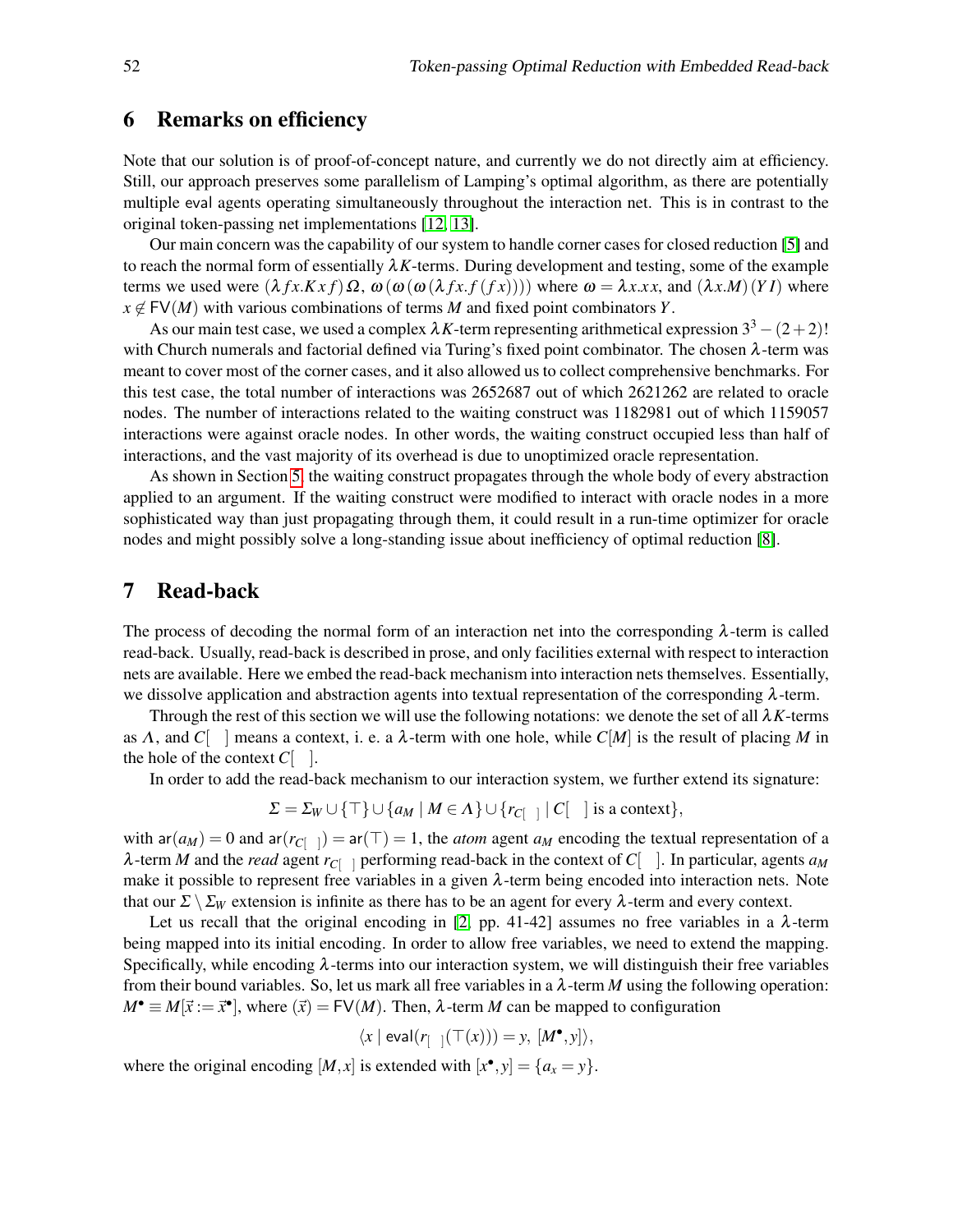#### Figure 7: Read-back

<span id="page-8-0"></span>

Our read-back mechanism mainly consists of the three interaction rules that are shown in Figure [7.](#page-8-0) More formally in the interaction calculus, the rules related to read-back are as follows:

> $r_{C}$ [  $\left[\left[x\right] \bowtie \lambda \left[a_y, r_{C[\lambda y, [\theta]]}(x)\right], \text{ where } y \text{ is fresh};$  $\omega_i[r_M \mid (x), x] \bowtie a_M;$  $r_{C}$ [  $\left[ a_{C[M]} \right] \bowtie a_M;$  $r_{C[-]}[\ln_i(x)] \bowtie \ln_i[r_{C[-]}(x)];$  $r_{C[-]}[\sqcup_i(x)] \bowtie \sqcup_i[r_{C[-]}(x)];$  $r_{C}$ [ | [wait $(x, y)$ ]  $\bowtie$  wait $[r_{C}$ [ |  $(x), y]$ ;  $|e$ val $[a_M] \bowtie a_M$ ;  $\bigcap_i [a_M] \bowtie a_M;$  $\sqcup_i [a_M] \bowtie a_M;$  $\top$ [*a<sub>M</sub>*]  $\bowtie$  *a<sub>M</sub>*;  $\top[x] \bowtie \text{m}_i[\top(x)];$  $\top[x] \bowtie \sqcup_i [\top(x)].$

Now, we believe that the following statement holds true. It is still missing a formal proof. However, no counterexamples have been found while experimenting with software implementation.

**Conjecture.**  $\langle x | \text{eval}(r_{[-]}(\top(x))) = y, [M^{\bullet}, y] \rangle \downarrow \langle a_N | \varnothing \rangle$  if N is the normal form of M.

That is, the interaction net that encodes a  $\lambda$ -term  $M$  in our interaction system reduces to normal form (if any) with no garbage and only one agent  $a_N$  in its interface,  $N$  representing the normal form of the encoded  $\lambda$ -term *M*; see Figure [8.](#page-8-0)